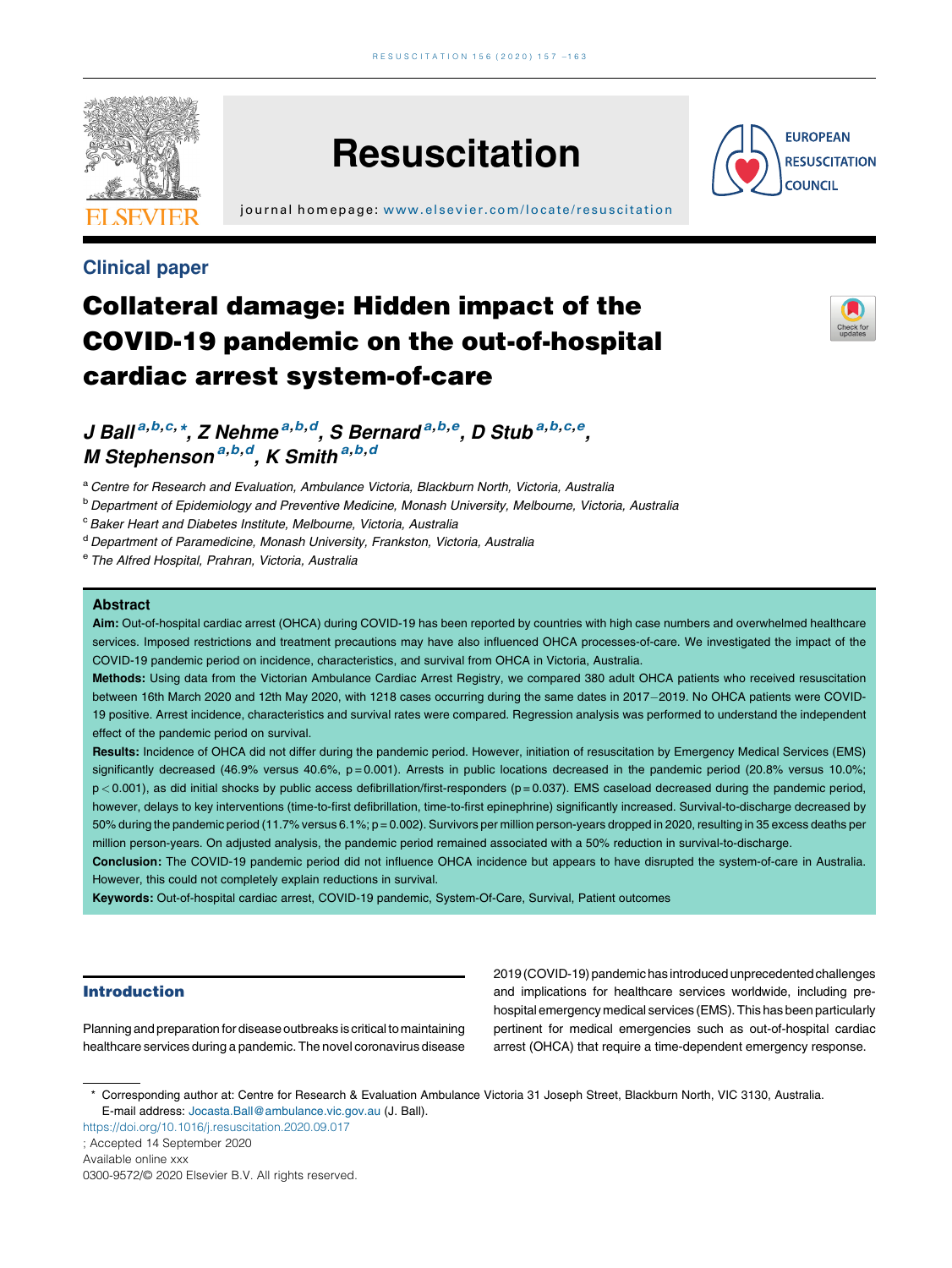Annually, over 6500 cases of OHCA are attended by Ambulance Victoria (AV) paramedics in Victoria, Australia<sup>1</sup>. Survival from OHCA is low at just  $10-12%$ , reflecting global figures<sup>1</sup>. For the pre-hospital response to OHCA, a highly co-ordinated system-of-care that optimises survival and functional outcomes is paramount. System elements include time-dependent intervention strategies in the pre-hospital setting (e.g. early defibrillation) and use of appropriate diagnostic and treatment strategies at receiving hospitals. Any disruption to this system-of-care could significantly influence patient outcomes.

To date, the narrative of OHCA during COVID-19 has been defined by countries devastated by huge case numbers and overwhelmed healthcare services<sup>2-7</sup>. Italy [experienced](#page-6-0) a 58% increase in OHCA incidence compared to 2019 and a 15% increase in death, with 77.4% of the increase in cases directly associated with COVID-19 infection<sup>2</sup>. A similar story was seen in New York with an increase in patients deceased on arrival increasing over 6-fold<sup>[3](#page-6-0)</sup>. In Paris, the proportion of patients who had an OHCA and were admitted to hospital alive decreased from 22.8% to 12.8% and COVID-19 infection accounted for a third of the increase in OHCA incidence during the pandemic period $^4$  $^4$ .

For countries where infection and case-fatality rates have been low, imposed social restrictions and treatment precautions may also have influenced OHCA processes-of-care. Australia is a key example of a country with low infection and case-fatality during the first wave of COVID-19. Despite low cases, time-sensitive OHCA interventions have been interrupted by the need for donning personal protective equipment (PPE) and changes in arrest management have been introduced including altered approaches to airway management in basic and advanced life support algorithms $8-12$ . In [addition,](#page-6-0) the GoodSAM mobile phone system used to alert bystanders to a nearby arrest was switched off meaning that co-responding members of the community were not able to contribute to resuscitation efforts. The impact of these changes on the OHCA "Chain of Survival" is yet to be completely elucidated. Therefore, we investigated the impact of the COVID-19 pandemic period on the incidence, arrest characteristics, and survival from OHCA in Victoria, Australia.

#### Methods

#### Study design

We conducted a retrospective cohort study of adult OHCA patients (aged>15 years) attended by paramedics in Victoria, Australia between 16th March and 12th May every year over 4 years (2017 2020). EMS witnessed OHCA events and patients for whom a Do-Not-Resuscitate order/Advanced Care Directive was in place were excluded from analyses. The COVID-19 pandemic period was defined as 16th March 2020 (State of Emergency declared) through to midnight on 12th May (Stage 3 restrictions eased). Stage 3 restrictions involved social distancing and individuals remaining at home except for essential shopping, care and caregiving, daily exercise, work and study (if this could not be done from home). For the pre-pandemic comparator period, we combined data from the same dates in 2017 2019. This study was approved by the Monash University Human Research Ethics Committee (Project#: 24,377).

#### **Setting**

This study was conducted in Victoria, Australia which has a population of 6.4 million people spread over almost 227,500km<sup>2</sup>. Over 4.9 million

people live in the state's capital city of Melbourne. AV is the sole provider of EMS in the state. AV comprises ambulance paramedics who have advanced life support skills including supraglottic airway and intravenous epinephrine administration, and Mobile Intensive Care Ambulance paramedics who are authorised to perform endotracheal intubation and administer intravenous amiodarone, atropine and provide transcutaneous pacing. Mechanical CPR is available for prolonged arrests and selected patients requiring CPR to hospital

AV cardiac arrest management guidelines follow recommenda-tions of the Australian Resuscitation Council<sup>[1](#page-6-0)</sup>. First-responders (fire services and community volunteers) are also alerted and dispatched to suspected cardiac arrests at the point of the emergency  $call<sup>13</sup>$  $call<sup>13</sup>$  $call<sup>13</sup>$ .

From January 2020, a Health Incident Action Plan (with revisions according to updated Governmental guidelines) and a COVID-19 Clinical Practice Guideline were implemented by AV. For OHCA cases, AV treatment guidelines were based on guidance from the International Liaison Committee on Resuscitation (ILCOR)<sup>[8](#page-6-0)</sup>, Austra-lian Resuscitation Council<sup>[9](#page-6-0)</sup> [and](#page-6-0) American Heart Association<sup>9,10</sup> and recommended suspension of bag-valve-mask ventilation, early use of endotracheal intubation and mechanical CPR, and minimisation of airway suctioning (where possible) to limit aerosol exposure. During this period donning of airborne precaution PPE was required for every confirmed OHCA<sup>11,12</sup>. Also, the system for alerting [community](#page-6-0) firstresponders to nearby arrests was suspended due to concerns over appropriate PPE use.

#### Data sources

We used data from the Victorian Ambulance Cardiac Arrest Registry (VACAR) to quantify the impact of the COVID-19 pandemic period on OHCA incidence and outcomes. The methodology of the registry has been described previously<sup>13</sup>. Briefly, data for every potential OHCA is uploaded to VACAR from the AV Data Warehouse and patient care records are also used to complete case records. Each potential case is reviewed for registry inclusion. Patients of all ages who suffer a documented cardiac arrest which occurs in the state of Victoria, patients who are pulseless on EMS arrival or patients who become pulseless in the presence of EMS or patients who were successfully defibrillated prior to EMS arrival are included in VACAR<sup>[1](#page-6-0)</sup>. Demographics, vital signs, symptoms, case-related time intervals, in-hospital management and outcomes are collected. Inpatient data is obtained from treating hospitals and death data is obtained from the Registry of Births, Deaths and Marriages Victoria. Population data (estimated resident population by single year of age in Victoria) was obtained from the Australian Bureau of Statistics  $(ABS)^{14}$ . EMS emergency caseload data was obtained from the Computer-Aided Dispatch system and AV Clinical Data Warehouse and included all cases where an emergency ambulance attended. Data on COVID-19 positive cases were obtained daily from the Victorian Department of Health and Human Services and linked to AV patient records via probabilistic linkage to identify any COVID-19 positive OHCAs.

#### Statistical analysis

Categorical variables are presented as frequencies and proportions, and continuous variables are presented as median and interquartile range (IQR) or mean and standard deviation (SD), where appropriate. Differences in continuous data between the two time periods were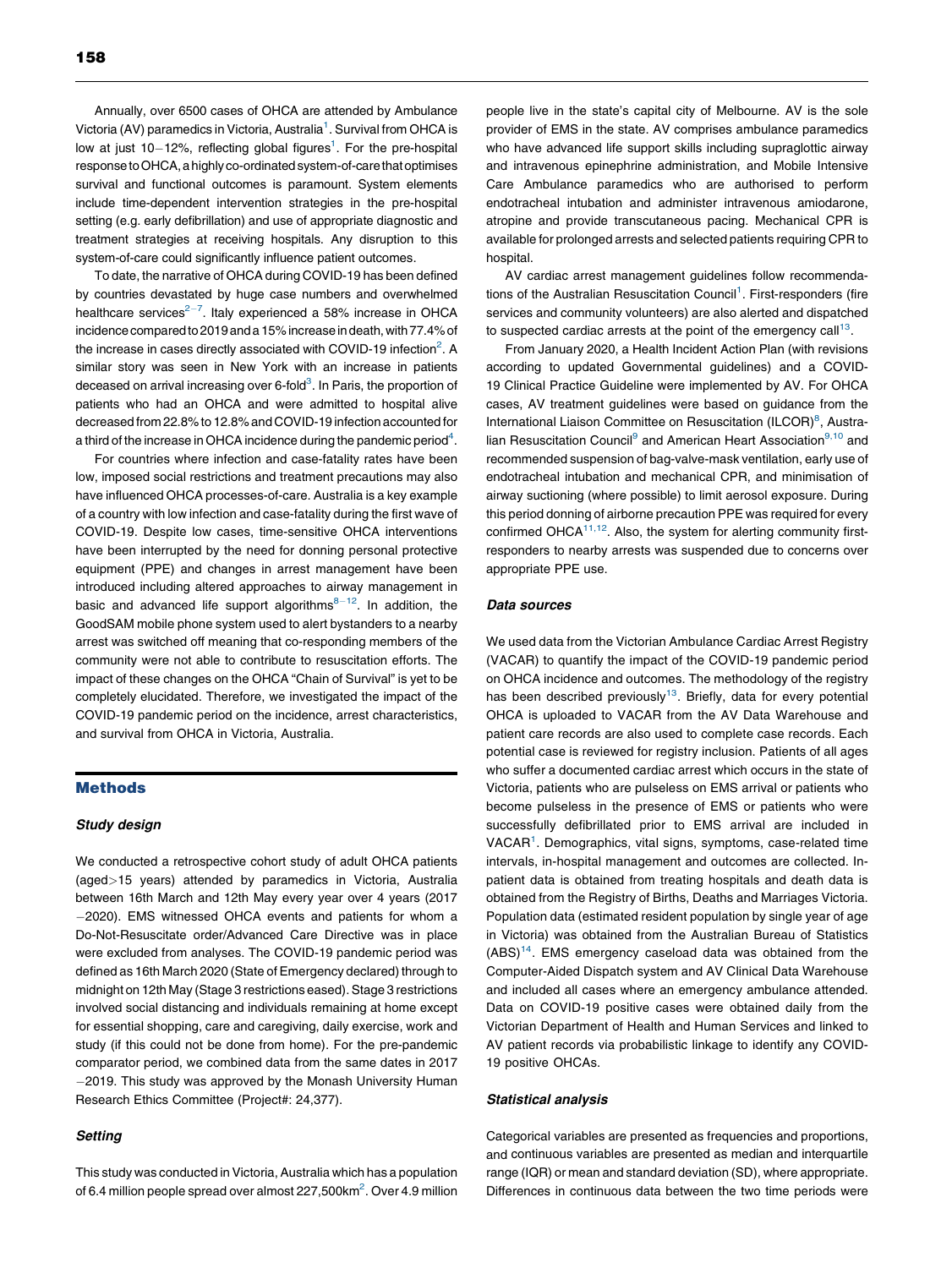assessed using the independent *t*-test for normally distributed data and the Wilcoxon rank-sum test for non-parametric data. Differences in categorical data between the two time periods were determined using the Chi-square  $(\chi^2)$  test. Incidence rates and rates of survivors per million person-years were calculated using population figures from the ABS as at 30th June in the year prior. Adjusted multivariable logistic regression was used to calculate Odds Ratios (ORs) and 95% Confidence Intervals (CIs) to assess the effect of the pandemic period on event survival (pulse present at hospital) and survival to hospital discharge, in patients with an attempted resuscitation. Logistic regression was conducted in the overall cohort (all rhythms) and separately for those presenting in a shockable rhythm (VF/VT) both for survival to hospital and survival to discharge. Covariates used for adjustment included factors known to influence survival from OHCA. Demographic factors (age, gender), response time, arrest rhythm, cardiac aetiology, public arrest location, having a bystander witness the arrest, provision of bystander CPR and, for those in a shockable rhythm, who provided the first shock (PAD versus first responder or AV) were included in the model. Call-to-patient time was also included due to the introduction of PPE. Data were analysed using Stata Statistical software 15 (StataCorp, 2017, College Station, TX). A twosided p-value of <0.05 was considered statistically significant.

#### **Results**

Between 16th March 2020 (State of Emergency declared) and 12th May 2020 (Stage 3 restrictions lifted), 935 OHCA were attended by EMS in Victoria, Australia. During the same time period, 1453 cases of COVID-19 were laboratory-confirmed with an incidence of 159 per 100,000 person-years<sup>15</sup>. Eighteen of these cases were fatal, providing a case fatality rate of  $1.24\%$ <sup>15,16</sup>. For the same time [period](#page-6-0) in 2017-2019, 2599 OHCA were attended. Of all attendances to cardiac arrest, 380 and 1218 arrests received EMS attempted resuscitation in the pandemic and comparator periods, respectively. The incidence rate of attended adult arrests during the pandemic period was not significantly different from the comparator period (127 per 100,000 person-years versus 123 per 100,000 person-years, respectively). However, the proportion of EMS attended OHCA that received any attempt at resuscitation significantly decreased during the pandemic period (46.9% in the comparator period versus 40.6% in the pandemic period,  $p = 0.001$ ).

[Table](#page-3-0) 1 summarises the patient, arrest and management characteristics of patients in the pandemic and comparator periods who received EMS attempted resuscitation. Patient age and gender distribution did not differ between the two periods. Arrests occurring in public locations significantly decreased by more than 50% in the pandemic period (20.8% in the comparator period versus 10.0% during the pandemic;  $p < 0.001$ ) and initial shocks by public access defibrillation (PAD)/first-responders also decreased (6.9% versus  $3.9\%$  during the pandemic period,  $p = 0.037$ ). Bystander CPR significantly increased by more than 5% during the pandemic period; it was bystander CPR provided in private residences and not in public locations that significantly increased.

Resuscitation duration during the pandemic period was shortened by a median 2.5 min; median duration was significantly longer for patients with return of spontaneous circulation (ROSC) and significantly shorter for those where ROSC was not achieved ([Table](#page-3-0) 1). No confirmed COVID-19 positive patient was in cardiac arrest on EMS arrival during the study period.

Overall EMS emergency caseload decreased significantly during the pandemic period ([Fig.](#page-4-0) 1). However, delays to key life-saving interventions in the OHCA system-of-care increased ([Fig.](#page-4-0) 2). Time-tofirst defibrillation and time-to-first epinephrine were delayed by a further 2 min, resulting in a median 4-minute total delay during resuscitation efforts. The proportion of OHCA patients discharged alive during the pandemic period decreased by almost 50% (11.7% in the comparator period versus 6.1% in the pandemic period;  $p = 0.002$ ) as it did for patients presenting in a shockable rhythm (36.7% during the comparator period versus 20.0% in the pandemic period,  $p = 0.004$ ). Survivors per million person-years dropped to 24 in the pandemic period in 2020 from 59 per million person-years forthe same timeframe in 2019 and 54 per million person-years in 2018, resulting in an estimated 35 excess deaths per million person-years ([Fig.](#page-4-0) 3). Extrapolated over 12 months, this would result in 186 excess deaths from OHCA in Victoria.

Despite adjustment for delays to arriving at-patient and changes in arrest characteristics, the risk-adjusted odds of survival to hospital discharge for all attempted resuscitations reduced by 54% during the pandemic period (OR 0.46, 95% CI 0.25-0.86, p = 0.015; [Table](#page-5-0) 2). The same was demonstrated in patients presenting in a shockable rhythm (OR 0.50, 95% CI 0.26-0.96, p = 0.037; [Table](#page-5-0) 3). In comparison, the impact of the pandemic period on event survival (pulse present at hospital arrival) was not significant after adjustment for the same factors (for the overall cohort: OR 0.73, 95% CI 0.49  $-1.11$ ,  $p = 0.140$ ; for patients presenting in a shockable rhythm: OR 0.64, 95% CI 0.39 $-1.06$ , p = 0.085) (Supplementary Tables S1 and S2).

#### **Discussion**

In contrast to other locations devastated by high incidence of COVID-19 and overwhelmed healthcare systems $2^{-7}$ , the nature of the [impact](#page-6-0) of COVID-19 was unique in Victoria, Australia during the first wave of infections between 16th March 2020 and 12th May 2020. Strictly imposed social restrictions involving a stay-at-home directive and social distancing resulted in a low burden of COVID-19 disease and a decrease in pre-hospital emergency caseload. Incidence of OHCA did not increase during the pandemic period unlike other countries around the world. In addition, concern regarding increased incidence in OHCA due to a reduction in patients seeking care for urgent cardiac conditions such as acute coronary syndrome was not seen.

We found that rates of attempted resuscitation were significantly decreased during the pandemic period, indicating that paramedics encountered more patients who were deceased on arrival, or paramedics were less aggressive in their resuscitation attempts. Fear of COVID-19 infection may also have influenced paramedic decision-making. Fewer arrests occurred in public locations and fewer patients received early defibrillation. However, rates of bystander CPR significantly increased and, although counterintuitive, it is understandable as people remained at home, often with others, during the pandemic period. We have also shown previously that the most likely person to perform CPR is a family member<sup>17</sup>. Resuscitation duration in non-survivors was significantly shorter in the pandemic period than in the non-pandemic comparator period. It has been previously reported in patients experiencing in-hospital cardiac arrest that hospitals that were faster at terminating resuscitation on nonsurvivors had lower survival rates compared to hospitals that continued resuscitation for longer $18$ . It is, therefore, possible that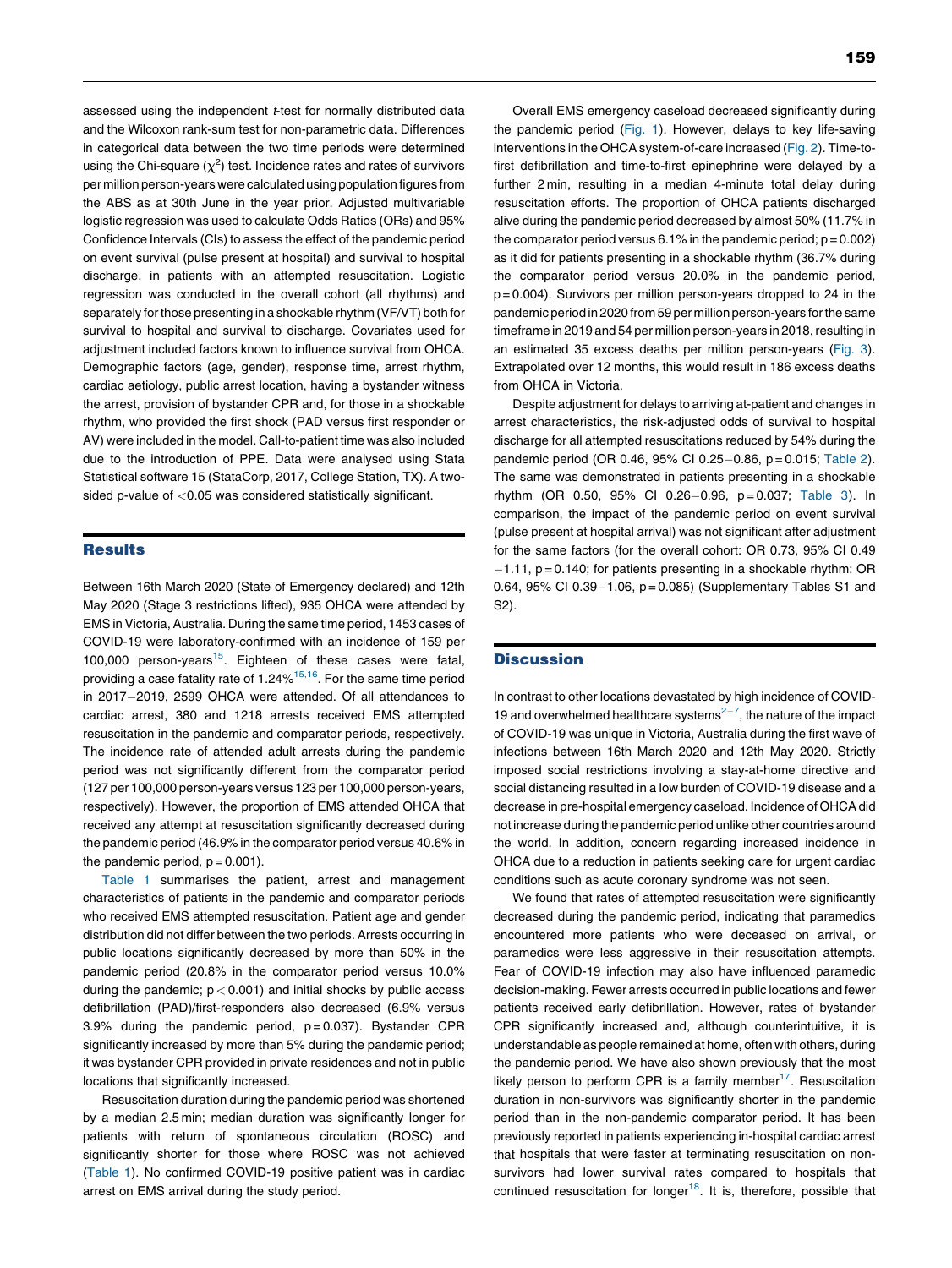| <b>Characteristic</b>                              | <b>Arrests during COVID-</b><br>19 pandemic period<br>$(n = 380)$ | <b>Arrests during pre-</b><br>pandemic comparator<br>period ( $n = 1218$ ) | p value       |
|----------------------------------------------------|-------------------------------------------------------------------|----------------------------------------------------------------------------|---------------|
| Female, n (%)                                      | 130 (34.2%)                                                       | 373 (30.6%)                                                                | 0.081         |
| Median age, years (IQR)                            | 69 (54, 80)                                                       | 67 (52, 78)                                                                | 0.304         |
| Aged $\geq$ 75 years, n (%)                        | 141 (37.1%)                                                       | 414 (34.0%)                                                                | 0.265         |
| Median call-to-dispatch time, mins (IQR)           | 1.0(1.0, 2.0)                                                     | 1.0(1.0, 2.0)                                                              | 0.226         |
| Median response time, mins (IQR)                   | 8.0(6.5, 10.6)                                                    | 7.5(6.0, 10.2)                                                             | 0.001         |
| Median call-to-patient time, mins (IQR)            | 9.8(8.0, 12.8)                                                    | 8.5(6.6, 11.4)                                                             | $<$ 0.001     |
| Median at scene-to-at patient time, mins (IQR)     | 2.0(1.0, 3.0)                                                     | 1.0(1.0, 2.0)                                                              | $<$ 0.001     |
| Precipitating event, n (%)                         | 269 (72.3%) 24 (6.3%) 22                                          | 929 (77.9%) 50 (4.1%) 60 (4.9%)                                            | 0.025 0.073   |
|                                                    |                                                                   | $(5.8\%)$ 15 (4.0%) 18 (4.7%) 24 44 (3.6%) 58 (4.8%) 51 (4.2%)             | 0.505 0.762   |
| • Cardiac                                          | (6.3%)                                                            |                                                                            | 0.984 0.087   |
| • Respiratory                                      |                                                                   |                                                                            |               |
| • Trauma                                           |                                                                   |                                                                            |               |
| • Hanging                                          |                                                                   |                                                                            |               |
| • Overdose/poisoning                               |                                                                   |                                                                            |               |
| • Terminal illness                                 |                                                                   |                                                                            |               |
| Public location of arrest, n (%)                   | 38 (10.0%)                                                        | 253 (20.8%)                                                                | $<$ 0.001     |
| Bystander witnessed, n (%)                         | 201 (52.9%)                                                       | 644 (52.9%)                                                                | 0.994         |
| Bystander CPR, n (%)                               | 299 (78.7%) 35 (92.1%) 264                                        | 889 (73.0%) 204 (80.6%) 685                                                | 0.026 0.085   |
|                                                    | (77.2%)                                                           | $(70.9\%)$                                                                 | 0.027         |
| • Public location                                  |                                                                   |                                                                            |               |
| • Private residence                                |                                                                   |                                                                            |               |
| Initial/arrest rhythm VF/VT, n (%)                 | 90 (23.7%)                                                        | 318 (26.1%)                                                                | 0.344         |
| Shocked first by PAD or first responder, n (%)     | 15 (3.9%)                                                         | 84 (6.9%)                                                                  | 0.037         |
| Median time-to-first shock, mins (IQR)             | 14.0 (10.0, 19.5)                                                 | 11.0 (9.0, 17.0)                                                           | $<$ 0.001     |
| Median resuscitation duration, mins (IQR)          | 14.5 (6.0, 32.0) 23.0 (13.0,                                      | 17.0 (6.0, 32.0) 16.0 (8.0, 26.0)                                          | 0.525 < 0.001 |
|                                                    | 33.5) 10.0 (4.0, 30.5) 11.0                                       | 18.0 (5.0, 33.0) 19.0 (5.0, 33.0)                                          | 0.015 0.125   |
| • ROSC achieved at any time<br>• ROSC not achieved | (5.0, 32.0)                                                       |                                                                            |               |
| • Died at scene                                    |                                                                   |                                                                            |               |
| Intubation, n (%)                                  | 171 (45.8%)                                                       | 594 (48.8%)                                                                | 0.323         |
| Mechanical CPR, n (%)                              | 56 (14.7%)                                                        | 177 (14.5%)                                                                | 0.921         |
| Amiodarone, n (%)                                  | 72 (19.0%)                                                        | 188 (15.4%)                                                                | 0.105         |
| Atropine, n (%)                                    | 11 (2.9%)                                                         | 40 (3.3%)                                                                  | 0.706         |
| Epinephrine, n (%)                                 | 193 (50.8%)                                                       | 742 (60.9%)                                                                | $<$ 0.001     |
| ROSC achieved at scene, n (%)                      | 112 (29.5%)                                                       | 416 (34.2%)                                                                | 0.090         |
| Died at scene, n (%)                               | 285 (75.0%)                                                       | 827 (67.9%)                                                                | 0.009         |
| Transported with CPR, n (%)                        | $3(0.8\%)$                                                        | 30(2.5%)                                                                   | 0.045         |
| Transported with ROSC, n (%)                       | $91(24.0\%)$                                                      | 360 (29.6%)                                                                | 0.034         |
| Survival, n (%)                                    | 92 (24.3%) 22 (6.1%) 17                                           | 359 (29.5%) 142 (11.7%) 116                                                | 0.050 0.002   |
| • Pulse present at hospital                        | $(20.0\%)$                                                        | (36.7%)                                                                    | 0.004         |
| • Discharged alive                                 |                                                                   |                                                                            |               |
| o VF/VT discharged alive                           |                                                                   |                                                                            |               |

#### <span id="page-3-0"></span>Table 1 – Characteristics of adult OHCA patients with attempted resuscitation (excluding EMS witnessed events) during the COVID-19 pandemic period compared to a pre-pandemic comparator period in Victoria, Australia.

early withdrawal of care may have contributed to the observed reduction in survival. For patients presenting in a shockable rhythm, median resuscitation duration was significantly longerin the pandemic period. Although this suggests that paramedics were not systematically terminating resuscitation earlier, longer resuscitation duration has also been shown to be associated with poorer neurological outcome and decreased survival<sup>[19](#page-6-0)</sup>.

Survival from OHCA was significantly adversely impacted during the COVID-19 pandemic period (March - May 2020) in Victoria. Our data suggests that survival was impacted by increased delays to care, fewer public arrests, and fewer shocks by PAD/first responders. Despite adjusting for these factors and other known influencing factors, however, the risk-adjusted odds of survival remained 50% lower during the pandemic period, suggesting that additional factors in pre-hospital arrest management and in post-arrest care provided by receiving hospitals may have also influenced patient outcomes. Other changes to processes-of-care, for example, earlier introduction of mechanical CPR and intubation, and de-emphasising the use of aerosol-generating procedures (e.g. airway suctioning) may have influenced patient outcomes by reducing hands-on-chest time and CPR quality. In addition, it is possible that changes to in-hospital practices also contributed to these reductions in survival. This could be due to changes in the patterns of care and approach to postresuscitation interventions (e.g. targeted temperature management and percutaneous coronary intervention). Also unknown is the possibility of patients delaying seeking medical attention for treatable cardiac symptoms in the time prior to OHCA due to reduced primary and tertiary care in the COVID era $^{20}$ .

Fewer countries have experienced lower incidence and lower case-fatality rates from COVID-19 than Australia during the first wave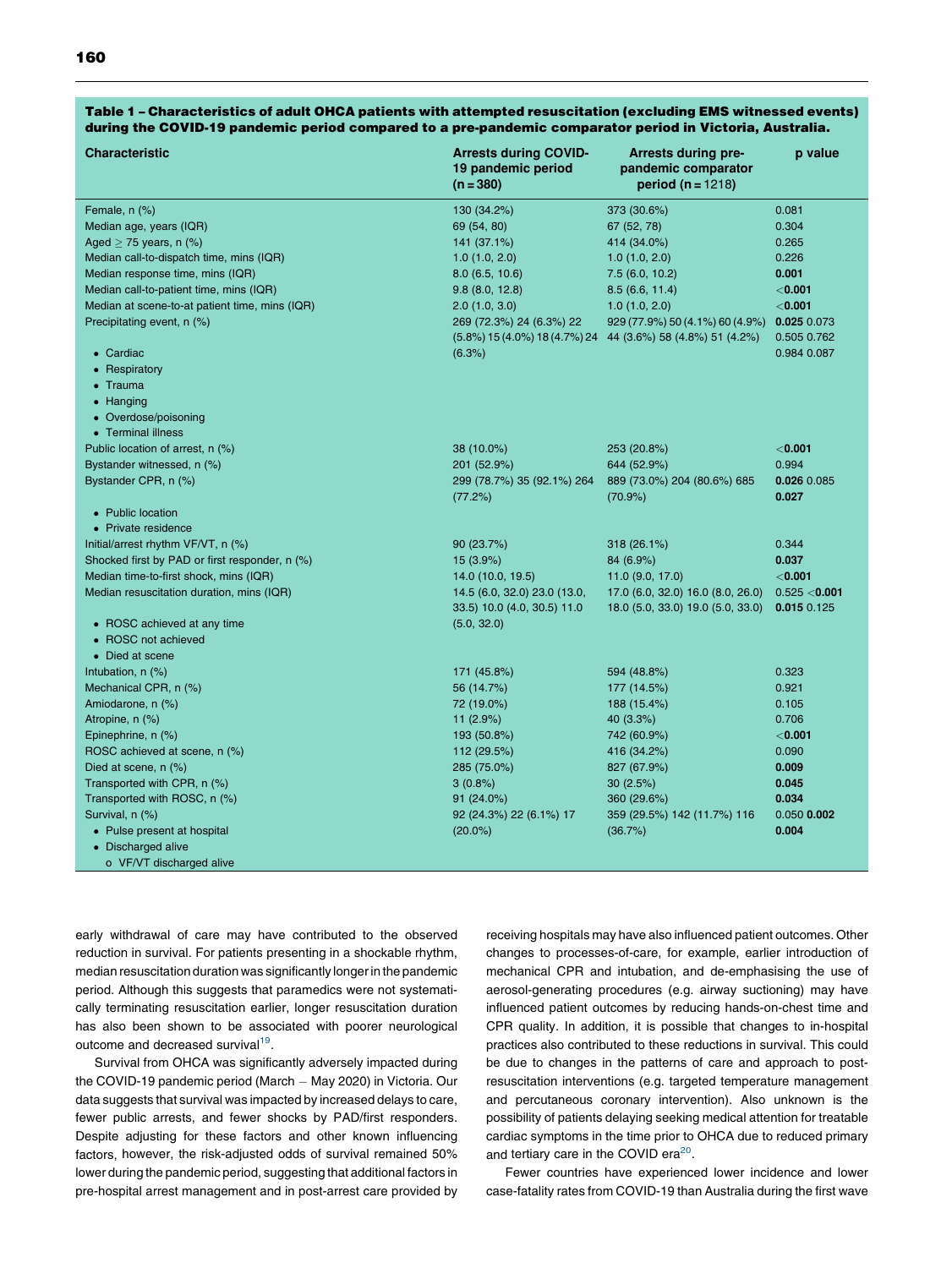<span id="page-4-0"></span>

Fig. 1 - Overall emergency caseload and confirmed cardiac arrest attendances in Victoria, Australia - 1st January 2020 to 13th May 2020.



Fig. 2 – Median times to key elements of the EMS response to adult OHCA where resuscitation was attempted (excluding FEMS witnessed events) during the COVID-19 pandemic period (16th March 2020 – 12th May 2020) relative to the pre-pandemic comparator period (16th March – 12th May in 2017, 2018 and 2019 combined) in Victoria, Australia.



Fig. 3 – Survivors per million person-years of adult OHCA with resuscitation attempted (excluding EMS witnessed events) during the COVID-19 pandemic period 16th March 2020 - 12th May 2020 and during the same dates in 2017, 2018 and 2019 in Victoria, Australia.

of the pandemic. Other reports providing insights into OHCA during COVID-19 have come from France, Italy, UK, and the USA where COVID-19 incidence has been over 2.5 to 11-fold higher than in Victoria during the pandemic period defined in this study<sup>[16](#page-6-0)</sup>. Casefatality rates have been between 4.5 and 15-fold higher $16$ . Seattle/ King County (USA) and Padua (Italy) similarly reported no increase in OHCA incidence during the COVID-19 pandemic<sup>5,6</sup> but in [Victoria,](#page-6-0) we demonstrated no increase in OHCA incidence, low COVID-19 incidence, and low COVID-19 case-fatality. Findings out of Padua also reported delays in key response time intervals (call-to-dispatch and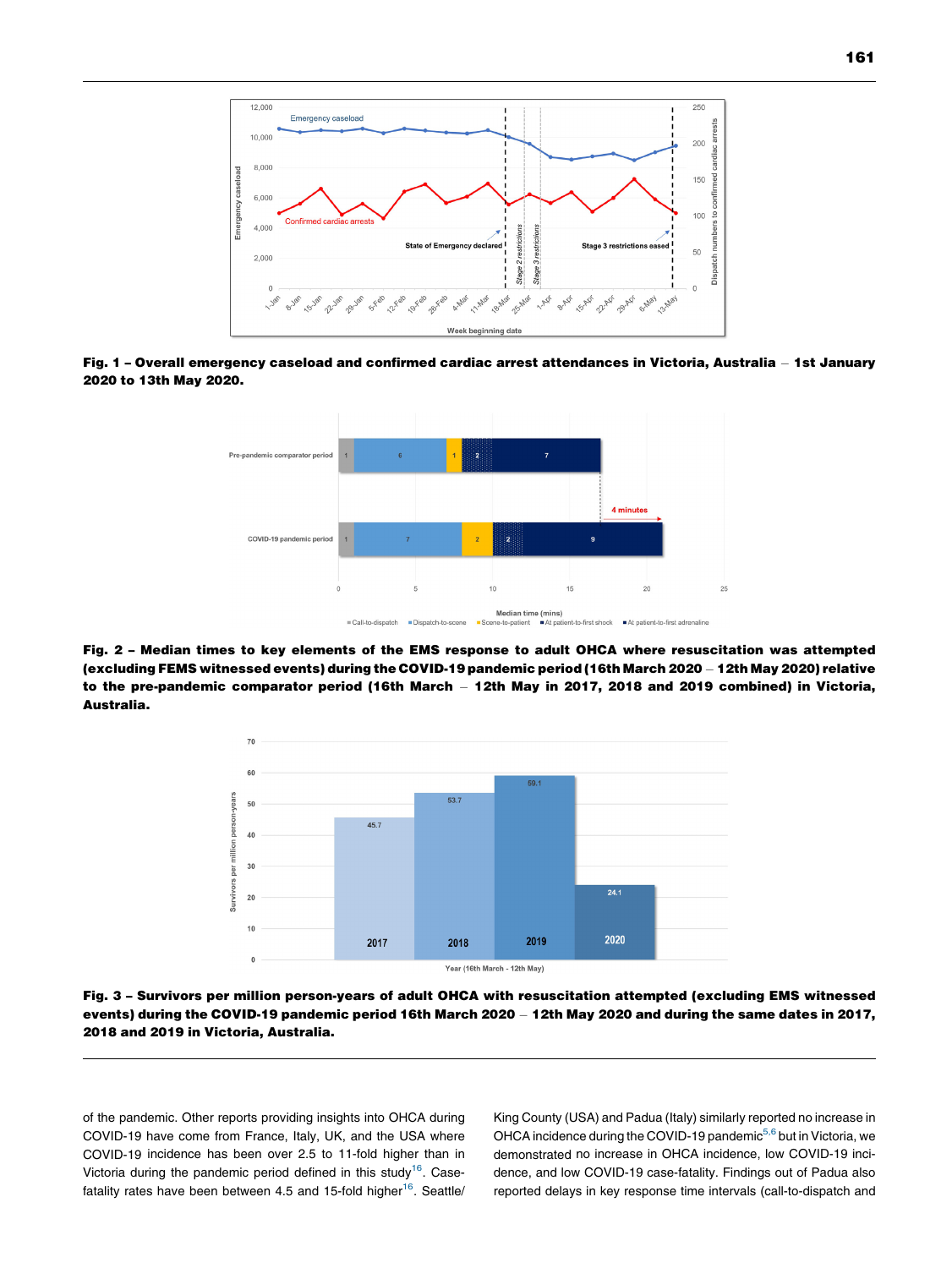#### <span id="page-5-0"></span>Table 2 – Adjusted odds ratio of the effect of the pandemic period on survival to hospital discharge in all patients with EMS attempted resuscitation.

|                                                                                                                             | <b>OR (95% CI)</b>                   | p value     |  |  |
|-----------------------------------------------------------------------------------------------------------------------------|--------------------------------------|-------------|--|--|
| Pandemic period                                                                                                             | $0.46(0.25 - 0.86)$                  | 0.015       |  |  |
| Age (every year increase)                                                                                                   | $0.96(0.94 - 0.97)$                  | < 0.001     |  |  |
| Male gender                                                                                                                 | $0.91(0.52 - 1.60)$                  | 0.748       |  |  |
| Call-to-patient time (every minute increase)                                                                                | $0.87(0.82 - 0.93)$                  | < 0.001     |  |  |
| Presumed cardiac aetiology                                                                                                  | $9.16(1.89 - 44.42)$                 | 0.006       |  |  |
| <b>Public arrest location</b>                                                                                               | $2.39(1.44 - 3.96)$                  | 0.001       |  |  |
| <b>Bystander witnessed</b>                                                                                                  | $4.32(2.31 - 8.09)$                  | < 0.001     |  |  |
| <b>Bystander CPR</b>                                                                                                        | $1.95(0.93 - 4.07)$                  | 0.075       |  |  |
| Who shocked first (reference PAD): First Responder Ambulance Victoria                                                       | $0.59(0.22 - 1.55)0.37(0.18 - 0.75)$ | 0.283 0.006 |  |  |
| $OR = odds$ ratio; $CI = confidence$ interval; $CPR = cardiopulmonary$ resuscitation; $PAD = Public$ Access Defibrillation. |                                      |             |  |  |

#### Table 3 – Adjusted odds ratio of the effect of the pandemic period on survival to hospital discharge in patients presenting in a shockable rhythm (VF/VT) with EMS attempted resuscitation.

|                                                                                                                             | <b>OR (95% CI)</b>                   | p value     |  |  |
|-----------------------------------------------------------------------------------------------------------------------------|--------------------------------------|-------------|--|--|
| Pandemic period                                                                                                             | $0.50(0.26 - 0.96)$                  | 0.037       |  |  |
| Age (every year increase)                                                                                                   | $0.95(0.94 - 0.97)$                  | < 0.001     |  |  |
| Male gender                                                                                                                 | $0.75(0.40 - 1.40)$                  | 0.364       |  |  |
| Call-to-patient time (every minute increase)                                                                                | $0.88(0.82 - 0.94)$                  | < 0.001     |  |  |
| Presumed cardiac aetiology                                                                                                  | $11.68(1.19 - 114.88)$               | 0.035       |  |  |
| <b>Public arrest location</b>                                                                                               | $2.17(1.26 - 3.73)$                  | 0.005       |  |  |
| <b>Bystander witnessed</b>                                                                                                  | $2.77(1.42 - 5.41)$                  | 0.003       |  |  |
| <b>Bystander CPR</b>                                                                                                        | $1.38(0.61 - 3.09)$                  | 0.436       |  |  |
| Who shocked first (reference PAD): First Responder Ambulance Victoria                                                       | $0.54(0.20 - 1.44)0.54(0.26 - 1.11)$ | 0.217 0.094 |  |  |
| $OR = odds$ ratio; $CI = confidence$ interval; $CPR = cardiopulmonary$ resuscitation; $PAD = Public$ Access Defibrillation. |                                      |             |  |  |

dispatch-to-departure)<sup>[7](#page-6-0)</sup>, however, the major delays we identified occurred after arrival at scene. These differences in COVID-19 incidence, case-fatality and time delays make the experience in Australia unlike that of others. The indirect influence of the pandemic on the OHCA system-of-care is potentially almost exclusively the result of social restrictions and personal protective practices. This highlights that efforts should be focused on maintaining the chain-ofsurvival in the pre-hospital setting. Given that a significant increase in the mortality rate of OHCA was identified during the pandemic period in Victoria, EMS pandemic preparedness not only requires planning and control of the disease itself, but optimisation of the response to OHCA.

#### Limitations

There are some limitations of this work that require comment. The observational study design has inherent risks of bias that cannot be controlled for and causality cannot be inferred. We were unable to account for migration out of Melbourne during the pandemic which may have influenced OHCA incidence. Multiple comparisons for patient and arrest characteristics were not performed due to study size and the exploratory nature of this work. Differences in comorbidities between patients in the pandemic period and comparator period are not known and may have influenced patient outcomes. Given the size of the pandemic period in our study, we were unable to adjust for clustering effects and temporal factors. We also did not examine CPR performance data during the pandemic period. The distinction between mediating and confounding factors and the impact of these on outcomes also requires investigation.

#### Conclusion

While other international studies have seen high incidence of COVID-19 and attributed decreased survival from OHCA to high COVID-19 infection rates, we demonstrated no such impact to OHCA patient outcomes in a context of low COVID-19 incidence, low case-fatality rate and no COVID-19 positive OHCA patients. Instead, we demonstrated that COVID-19 initiated collateral damage to the OHCA system-of-care in Victoria, resulting in significantly longer delays to key time-sensitive interventions. However, this did not completely explain reductions in survival. Further research is required to understand additional management factors and potential in-hospital factors that may have influenced patient survival.

#### **Contributions**

All authors have made substantial contributions to this Report including in all the following: (1) the conception and design of the study, analysis and interpretation of data. (2) drafting the article and revising it critically for important intellectual content, and (3) final approval of the version submitted.

#### Conflicts of interest

The authors have no conflicts of interest to declare.